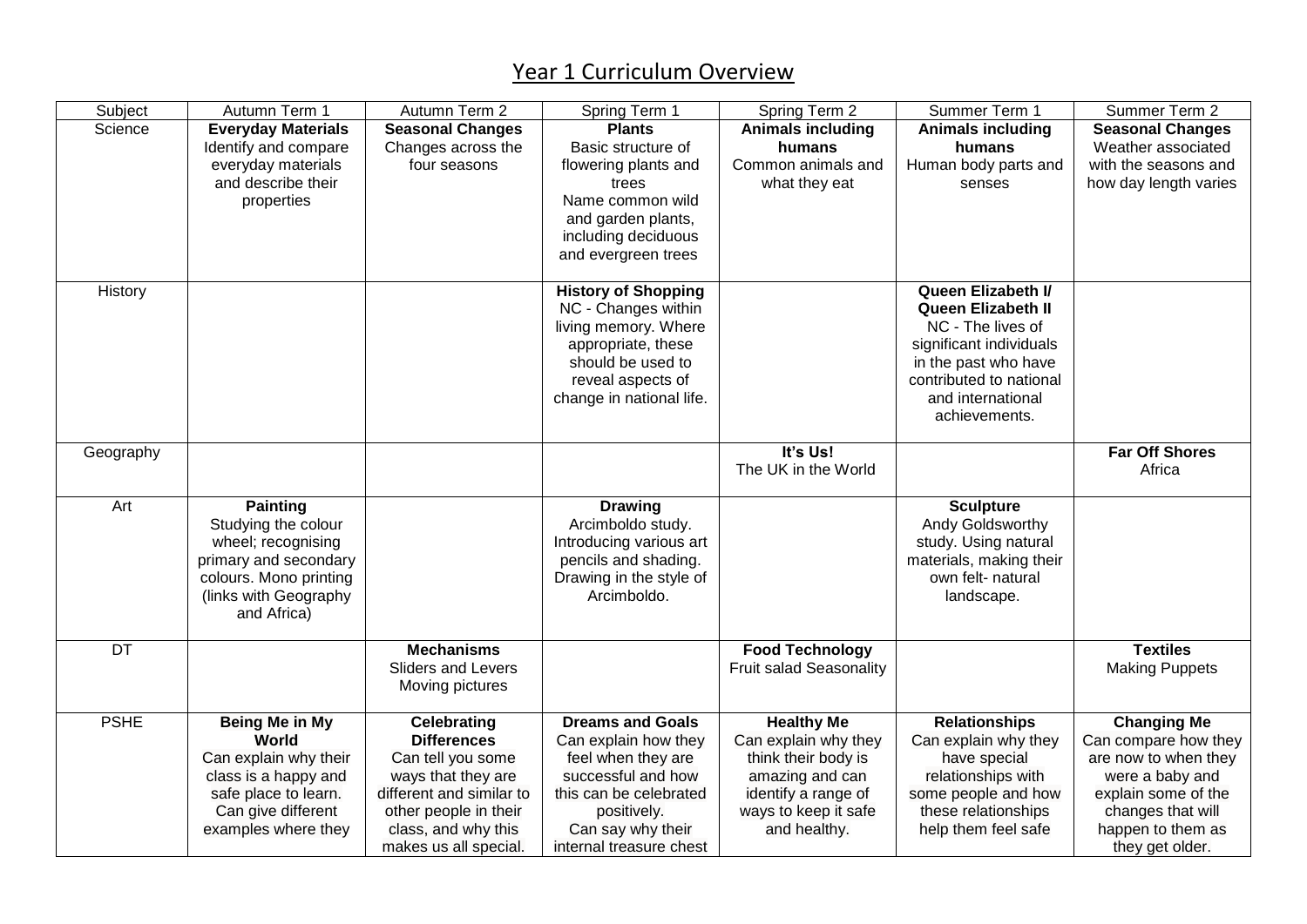|           | or others make their<br>class happy and safe.                                                                                                                                                                                                                                              | Can explain what<br>bullying is and how<br>being bullied might<br>make somebody feel.                                                                                                                                                                                            | is an important place<br>to store positive<br>feelings.                                                                                                                                | Can give examples of<br>when being healthy<br>can help them feel<br>happy.                                                                                                                                                                                                                                                         | and good about<br>themselves.<br>Can also explain how<br>their qualities help<br>these relationships.<br>Can give examples of<br>behaviour in other<br>people that they<br>appreciate and<br>behaviours that they<br>don't like. | Can use the correct<br>names for penis,<br>testicles, anus, vagina,<br>vulva, and give<br>reasons why they are<br>private.<br>Can explain why some<br>changes they might<br>experience might feel<br>better than others.                                            |
|-----------|--------------------------------------------------------------------------------------------------------------------------------------------------------------------------------------------------------------------------------------------------------------------------------------------|----------------------------------------------------------------------------------------------------------------------------------------------------------------------------------------------------------------------------------------------------------------------------------|----------------------------------------------------------------------------------------------------------------------------------------------------------------------------------------|------------------------------------------------------------------------------------------------------------------------------------------------------------------------------------------------------------------------------------------------------------------------------------------------------------------------------------|----------------------------------------------------------------------------------------------------------------------------------------------------------------------------------------------------------------------------------|---------------------------------------------------------------------------------------------------------------------------------------------------------------------------------------------------------------------------------------------------------------------|
| Computing | <b>News Presenter</b><br>In this activity children<br>will become news<br>reporters. They will be<br>given a series of break<br>news stories based on<br>popular traditional<br>tales. The children will<br>film short clips using<br>green screen before<br>sharing/saving their<br>work. | <b>What is Computer?</b><br>In this unit children will<br>learn about the<br>different parts of a<br>computer and iPad.<br>They will learn new<br>skills, tips and tricks.<br>The children will be<br>able to see the inner<br>workings of a<br>computer and build<br>their own. | <b>My Online Life</b><br>This activity takes<br>place over the course<br>of the term. It covers<br>all the DFE statutory<br>requirements for digital<br>literacy and online<br>safety. | <b>Minibeasts</b><br>Children will use<br>technology to classify<br>minibeasts. In this<br>activity the children will<br>learn about gathering<br>and presenting<br>information. They will<br>then make their own<br>David Attenborough<br>style nature<br>documentary. Includes<br>a range of continuous<br>provision activities. | <b>My Friend the Robot</b><br>In this unit children will<br>learn all about<br>computational thinking<br>and problem solving<br>with a variety of<br>unplugged activities<br>and online coding<br>games.                         | <b>Modern Tales</b><br>Using the vehicle of<br>the children's stories,<br>the children will learn<br>to navigate the rules of<br>online safety and<br>communication. The<br>children will make<br>animations based on<br>an online situation they<br>may encounter. |
| Music     |                                                                                                                                                                                                                                                                                            | <b>Singing</b><br>Children to rehearse<br>seasonal songs and<br>perform to a live<br>audience.<br>Sing and perform<br>together as a group.<br>Learn to follow a<br>conductor or band<br>leader.                                                                                  |                                                                                                                                                                                        | <b>Singing</b><br>Listen to music with<br>sustained<br>concentration.<br>Use and understand<br>musical language<br>(rhythm, pulse, tempo).<br>Find the pulse whilst<br>listening to music.                                                                                                                                         |                                                                                                                                                                                                                                  | <b>Musical Poetry</b><br>Listen to, copy and<br>repeat simple patterns,<br>rhythms or melodies.<br>Learn and perform<br>simple songs, poems,<br>rhythms, raps or<br>rhymes.                                                                                         |
| RE        | <b>Christianity: The</b><br>creation story<br>Re-tell the Christian<br>Creation story and to<br>explore how this<br>influences how<br>Christians behave                                                                                                                                    | <b>Christianity: The</b><br><b>Christmas story</b><br>Reflect on the<br>Christmas story and<br>decide what gifts<br>would be meaningful<br>for Jesus.                                                                                                                            | <b>Christianity: Jesus</b><br>as a friend<br>Identify when it is easy<br>/difficult to show<br>friendship explore<br>when Jesus may have<br>found it difficult.                        | <b>Christianity: Palm</b><br><b>Sunday</b><br>Know that Jesus is<br>special to Christians<br>and how His welcome<br>on Palm Sunday<br>shows this.                                                                                                                                                                                  | Judaism: shabbat<br>Empathise with Jewish<br>children by<br>understanding what<br>they do during<br>Shabbat.                                                                                                                     | Judaism: Chanukah<br>Empathise with Jewish<br>children by<br>understanding how it<br>feels for them to take<br>part in Chanukah.                                                                                                                                    |